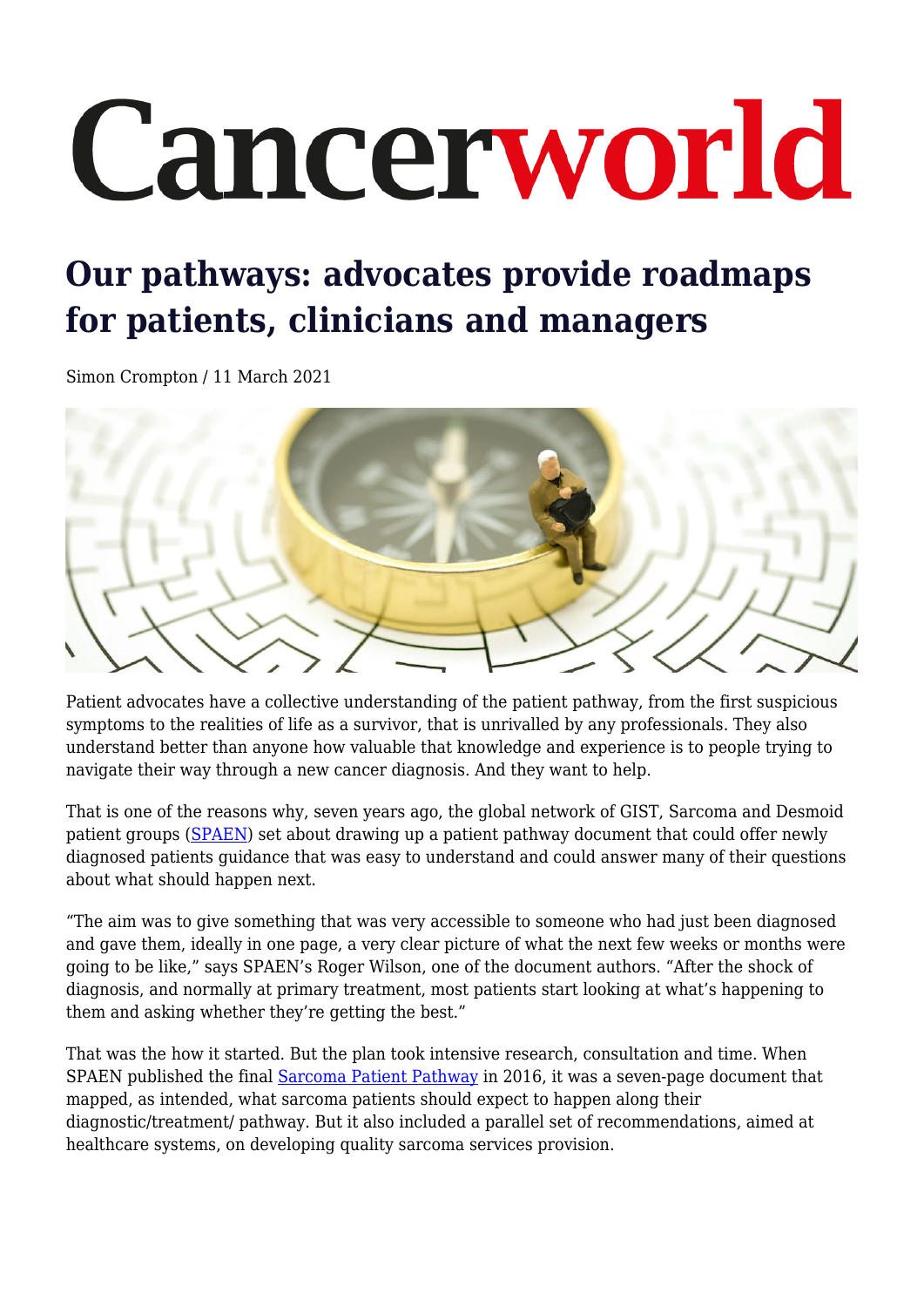

Sarcoma Patient Pathway Analysis and Recommendations for Service Development

The [patient pathway document](https://www.sarcoma-patients.eu/en/docman/position-papers/13-spaen-pathway-paper-v3/file) published by the global network of GIST, Sarcoma and Desmoid patient groups in 2016 was the first attempt by cancer patient advocates to set out in a comprehensive way what newly diagnosed patients should expect from cancer/health services along the diagnostic, treatment and care pathway ahead

The exact impact of the SPAEN document, acknowledges Wilson, is hard to measure. The fact that the document has been downloaded more than 4,000 times and hundreds of copies have been distributed offers some indication. Certainly many other European organisations have looked on with some awe at the SPAEN enterprise.

Yet its patient-targeted model has not been widely followed. One reason may come down to the sheer effort required to produce something sufficiently authoritative – the SPAEN pathway was a mammoth effort, which had to take into account a vast range of clinical guidelines and variations in disease. For some in the patient advocacy world, the case still has to be made that the benefits of such a document justify the investment of time and money required.

"There is so much variation in countries and across Europe that it is really time consuming to gather and compile the information," says Gilly Spurrier-Bernard, Vice-President of Melanoma Patients Network Europe ([MPNE](http://www.melanomapatientnetworkeu.org/)) and Chair of [WECAN,](https://wecanadvocate.eu/) the Workgroup of European Cancer Patient Advocacy Networks. "It's difficult enough just getting clinical guidelines accessible and translated for eastern European languages."

Variations within the cancer experience are another complication. The journeys of low-risk earlystagers and a high-risk metastatic population will be very different (SPAEN in the end had to include an additional pathway for advanced disease). "In melanoma, we now also have a relatively new moderate-risk adjuvant-treated population, who have a huge variety of pathways across Europe – with no access still in some countries in eastern Europe and elsewhere," says Spurrier-Bernard.

Perhaps even more troublesome is the difficulty of producing anything that is both comprehensive and accessible to newly diagnosed patients, usable at every stage of their journey. The SPAEN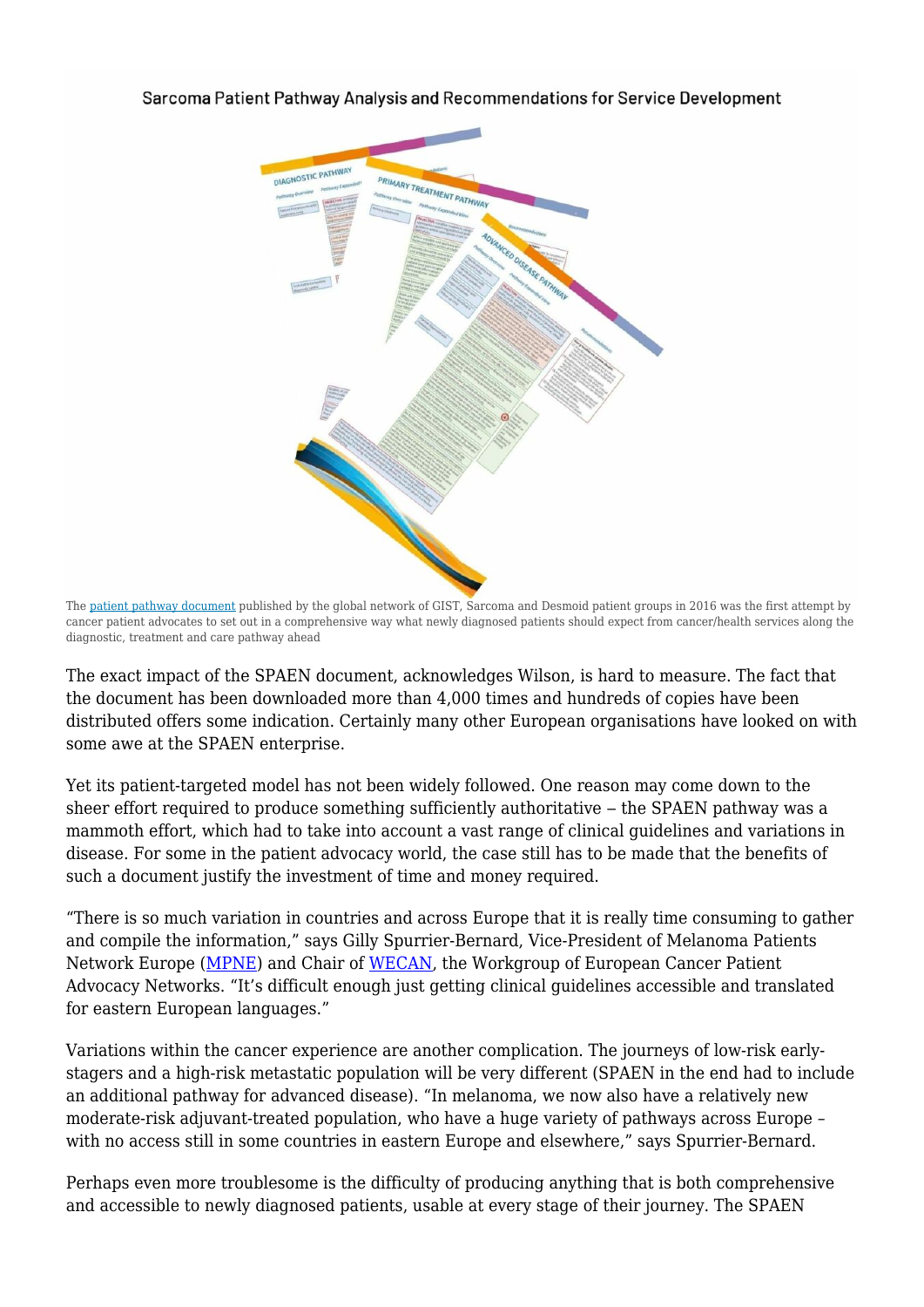guidelines, as they evolved through consultation with patients, professionals and international cancer bodies, and were brought into line with professional and clinical guidelines, subtly changed their nature and target group.

"[The] recommendations column in the pathway did creep in quite early," says Roger Wilson. "I think it really came back from the patients, saying that they needed something to put on the table when making representations to medical directors or cancer centres that want to construct a sarcoma service. Decision makers need something to act on, to assess what a team needs to do to achieve an objective."

## While melanoma advocates have also worked on care pathways, the exercise is aimed at providers as a means of leveraging better services

So the SPAEN pathway, which started as a compass aimed at patients, became more a set of patientfacing guidelines aimed at professionals. The latter, says Gilly Spurrier-Bernard, is perhaps the more practicable route, and is the one that MPNE has followed. So while MPNE has also worked on care pathways, the exercise is aimed at providers as a means of leveraging better services. They focus on identifying 'pain point' blockages, and are specific to particular countries and situations.

"It is useful to us when we need to map a particular issue," she says. "But variations in Europe can make it a huge exercise. Even aligning with the European Cancer Organisation's **Essential** [Requirements for Quality Cancer Care](https://www.europeancancer.org/component/attachments/?task=download&id=163) has been tricky."

The variations also mean that patients are unlikely to be able to identify with any 'average' pathway aiming to help them orientate themselves. "They have to be able to see themselves on the pathway for the document to be helpful, and because of variations in hospital, mutation, imaging and so on, most individuals don't see themselves as the ones being referred to."

And there's another worry. Yes, it is good that clinicians and industry want to support and be involved in initiatives that are based around giving patients a sense of where they are and what should happen next if they are getting the best treatment. But she feels that, when clinicians take the lead, it can be hard to avoid pathway documents reflecting their own assumptions about what matters and what is 'best'.

"There's a danger that these things aren't used much, because what the clinicians propose is based on what they think patients need, and their own unresolved confusions about this creep in. That means that things are far from simple when it comes to clearly and diagrammatically explaining 'what comes next'."

Richard Price, EU Affairs Policy Manager at the [European Cancer Organisation](https://www.europeancancer.org/) recognises that there is a challenge here. Amid all the guidelines and pathways for optimal care that are produced in the world of cancer, and for all the efforts to include a patient perspective, there is always the risk that the clinician view of care dominates.

Since 2017, the European Cancer Organisation has published [Essential Requirements for Quality](https://www.europeancancer.org/2-uncategorised/8-erqcc.html) [Cancer Care](https://www.europeancancer.org/2-uncategorised/8-erqcc.html) (ERQCCs) – checklists and explanations of the organisation and actions needed to achieve high quality cancer care. They are, in effect, organisational specifications – 'roadmaps' as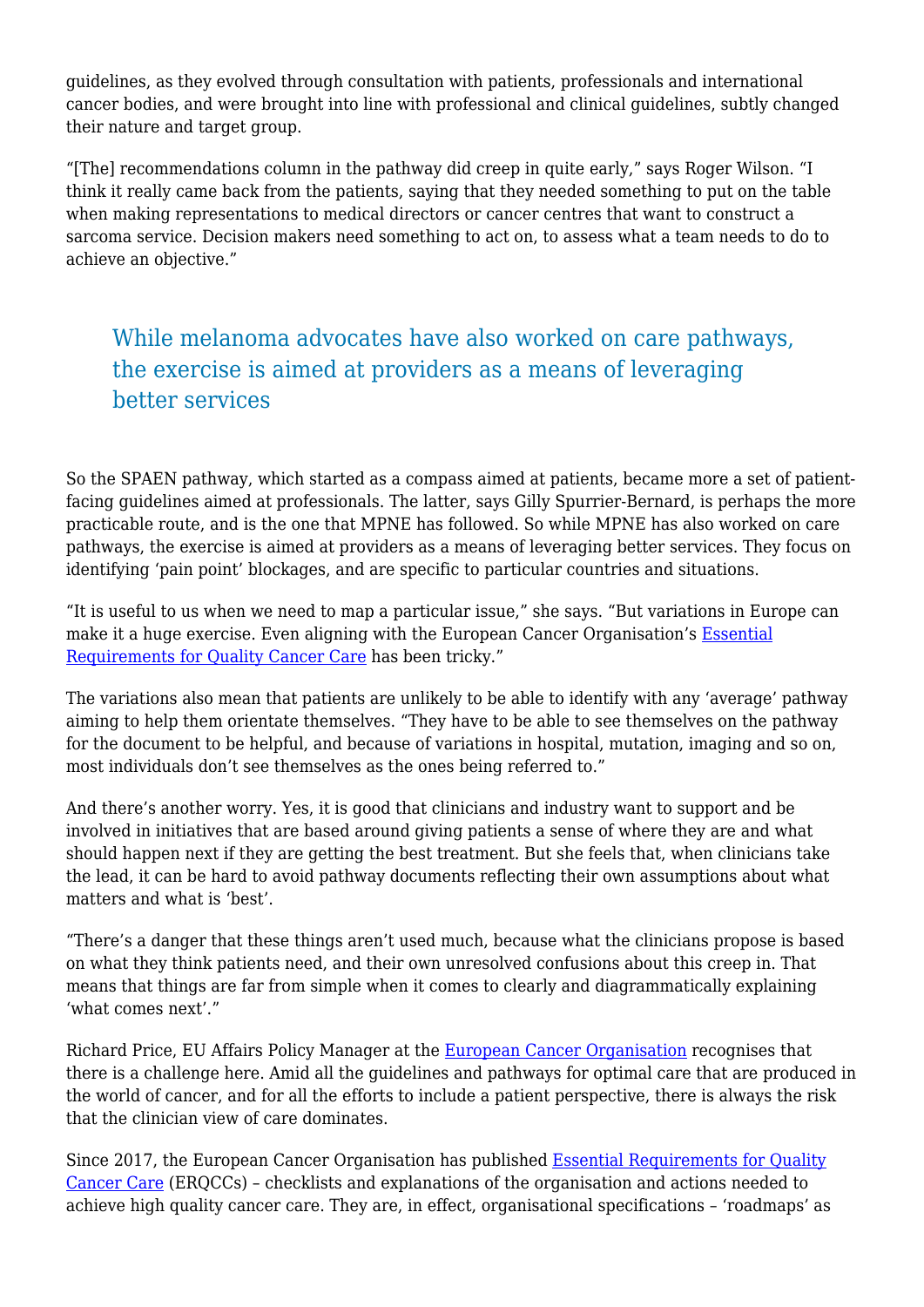Price describes them – designed for a wide readership including oncology teams, patient advocates, policymakers and managers.

Price says they tap into a wider picture of European initiatives such as the European Union's Innovative Partnership for Action Against Cancer ([iPAAC](https://www.ipaac.eu/)), where patient representation is vital. But the fact is that much guidance has not always been sufficiently patient-focused.

"Efforts need to increase to ensure cancer patients are empowered with the right information following a diagnosis and throughout their journey through treatment and follow-up. Yet, beyond this, we should also be helping cancer patients to achieve a stronger sense of their rights as a patient," says Price. Recognising the need for something less technical, the European Cancer Organisation came up with an accessible [European Code of Cancer Practice,](https://www.europeancancer.org/2-standard/66-european-code-of-cancer-practice) setting out a general set of core requirements for good clinical cancer practice, which was co-produced by a team of cancer patients, patient advocates and cancer professionals.

"What we feel is important is to have patients helping to drive the creation process right from the very outset. If patients aren't in the first meeting and key decision-making roles something doesn't feel right. It's much harder, perhaps impossible, to make something patient-centred and patientfocused by patient involvement later on."

#### **For patients or for service providers?**

The ingredients for a useful pathway document, then, seem to be twofold. First, you need clarity about whose perspective it represents: patient, clinician or policy maker? Ticking a patient input box doesn't mean this is a patient perspective.

Second, you need to be clear who the document is aimed at. The tone, detail and priorities of an orientating pathway aimed at a newly diagnosed patient will be very different from a standardsetting pathway of requirements aimed at care providers.

New European patient-led initiatives in colorectal cancer have had these guiding principles in mind. One of those steering and compiling them has been Stefan Gijssels, Co-Founder of [Digestive Cancers](https://digestivecancers.eu/) [Europe](https://digestivecancers.eu/), the European umbrella organisation representing patients with colorectal, gastric and pancreatic cancers.

## "Patient pathway documents targeted at service providers, that also offer patient-focused recommendations for improvements, is the way to go"

He believes that producing patient pathway documents targeted at providers, that also offer patientfocused recommendations for service improvement, is definitely the way advocacy groups should be heading.

Offering patients the orientation and support material they need to help navigate their journey remains a key role for advocacy groups, he stresses. But what they want and need to know at a very stressful time is not the same as what service providers need to know to better meet the needs of patients. As Gijssels stresses, the onus should not be on patients having to know what processes should be happening when: it's the decision makers who should be building effective pathways into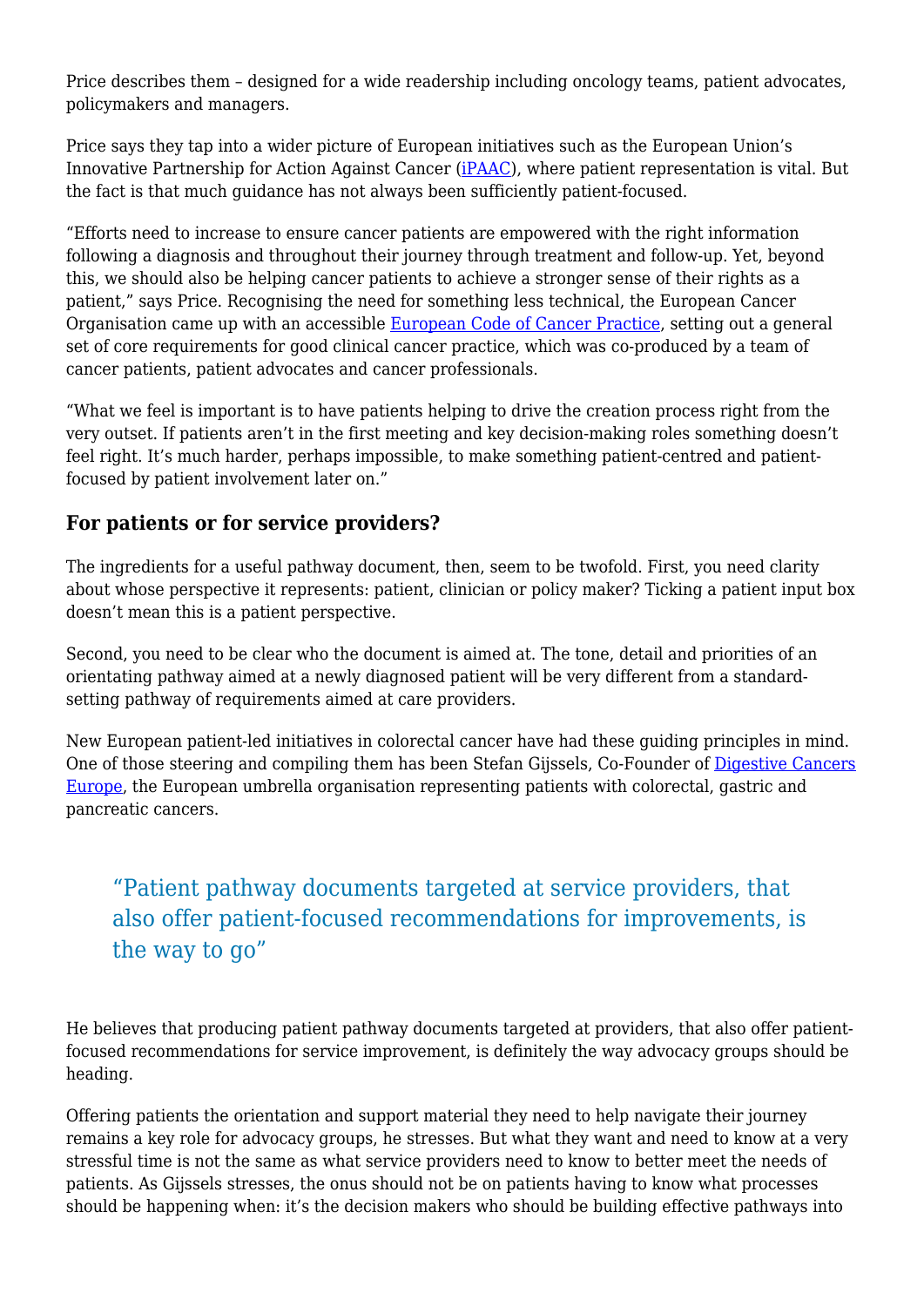their systems.

To help patients identify the topics that need to be addressed during the treatment period and address their support and information needs, Digestive Cancers Europe is currently producing what it calls a 'Patient Navigator' . This is a booklet and app that will be made available via oncologists, providing simple information about what to consider at each stage after diagnosis: treatment options, questions to ask your doctor, trusted sources of information, the sorts of conversations you may need to have with family, signposts on nutrition, physical activity, work and finance.

This is totally by and for patients. There is no need for the completeness that clinicians and policy makers need to precisely define the pathways involved in such a complex area of medical practice. "That's the last thing a patient needs. I think we have to start with clarity  $-$  and then once you want to know more, then you can dig to a level deeper and we provide the information in more substance."

#### What are my treatment options?



#### Do I have a voice? How can it be heard? How do I ask questions? What are my rights as a patient?



*Source*: Screenshot of [https://digestivecancers.eu/gpscrc/ 2](https://digestivecancers.eu/gpscrc/)7 February 2021

As a separate exercise, Digestive Cancers Europe is working on two pathway guidelines aimed at managers and clinicians. They are fundamentally different than most of the clinician-led guidelines and pathways produced by many cancer organisations across Europe. They turn their model on its head.

"We've integrated shared decision making throughout, with… patients engaging with patient organisations prior to any treatment decisions"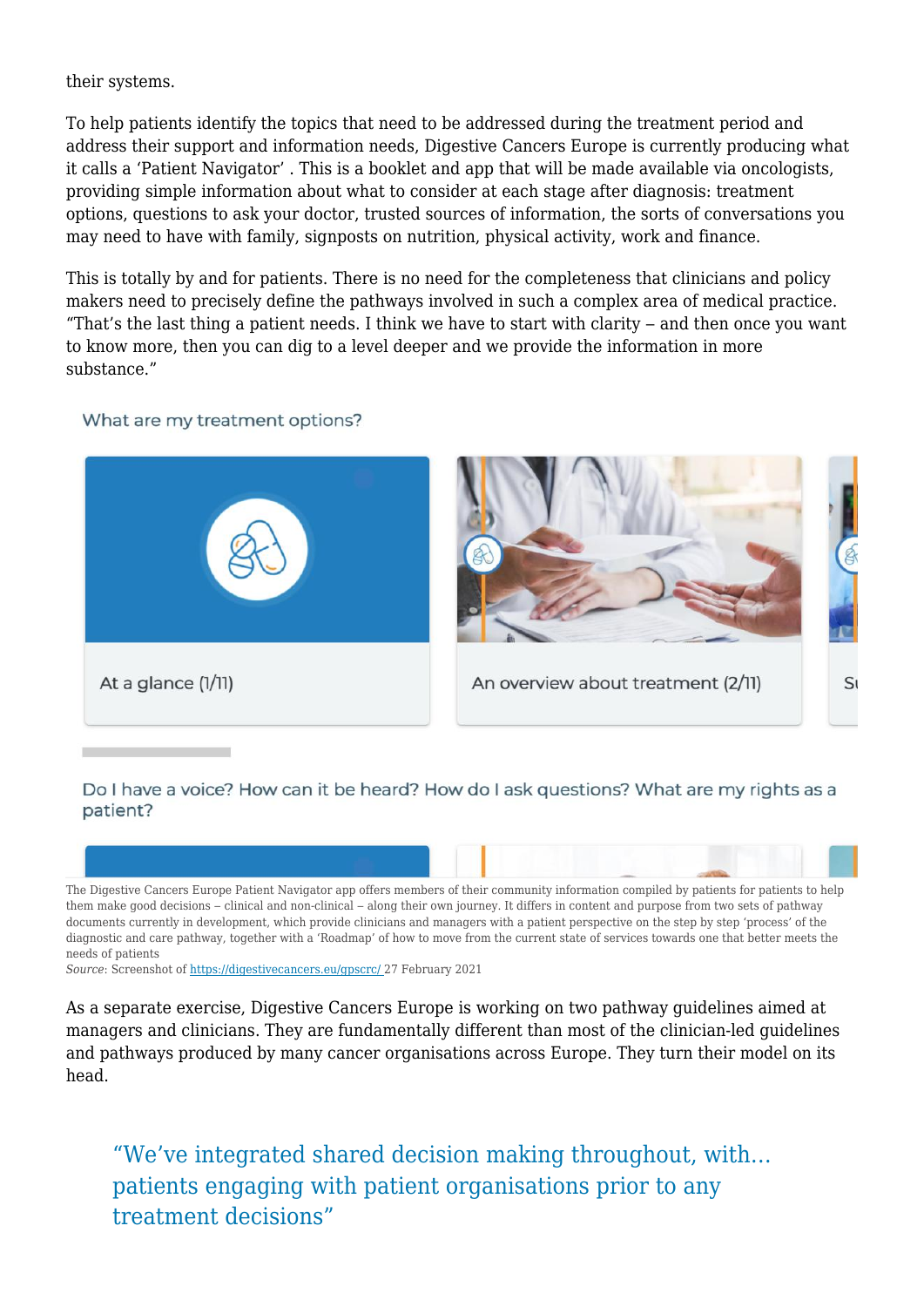The first pathway, due to be published in 2021, is being developed as part of the iPAAC project work package on [Governance of Integrated and Comprehensive Cancer Care.](https://www.ipaac.eu/en/work-packages/wp10/) It is a patient-focused linear pathway of 'process', specifying all the steps that need to be taken by a hospital, in consultation with the patient, from diagnosis of colorectal cancer to discharge (a similar pathway is also being developed for pancreatic cancer). "We've integrated elements of shared decision making throughout, with patient consultation and patients engaging with patient organisations prior to any treatment decisions," says Gijssels. It is currently being piloted at the Charité Hospital in Berlin.

"It's critical that the right sequence is followed, and that you are treated by the right experts in the team. But from a patient perspective, it's very important that you can put your finger on the pause button. Very often, a treatment plan is decided at the same consultation where the diagnosis has been given. But it's such an emotional moment you don't hear anything. And you are sucked into a system that you do not control."

"So from a patient perspective it's very important to be able to inform yourself and have the possibility of taking a step back and saying: okay, what does that now actually mean? This needs to be built into systems. Maybe have conversations with peers who have gone through the same thing, gather more information, think about questions to ask."

The other guideline initiative from Digestive Cancers Europe is the *European Colorectal Cancer Roadmap*, due to be published in 2021. This goes through every step of the patient journey, from screening through to end of life, and uses the most recent data to evaluate – from a patient perspective – just how well services are doing in key areas. It then provides recommendations on how some countries can improve and apply the best practice that is succeeding elsewhere.

2020

## **Roadmap for the Prevention and Treatment** of Colorectal Cancer in Europe **DIGESTIVE CANCERS EUROPE**

Digestive Cancers Europe's Roadmap documents analyse the most recent data to evaluate how well services are doing from screening through to end of life, and provides recommendations on how to improve